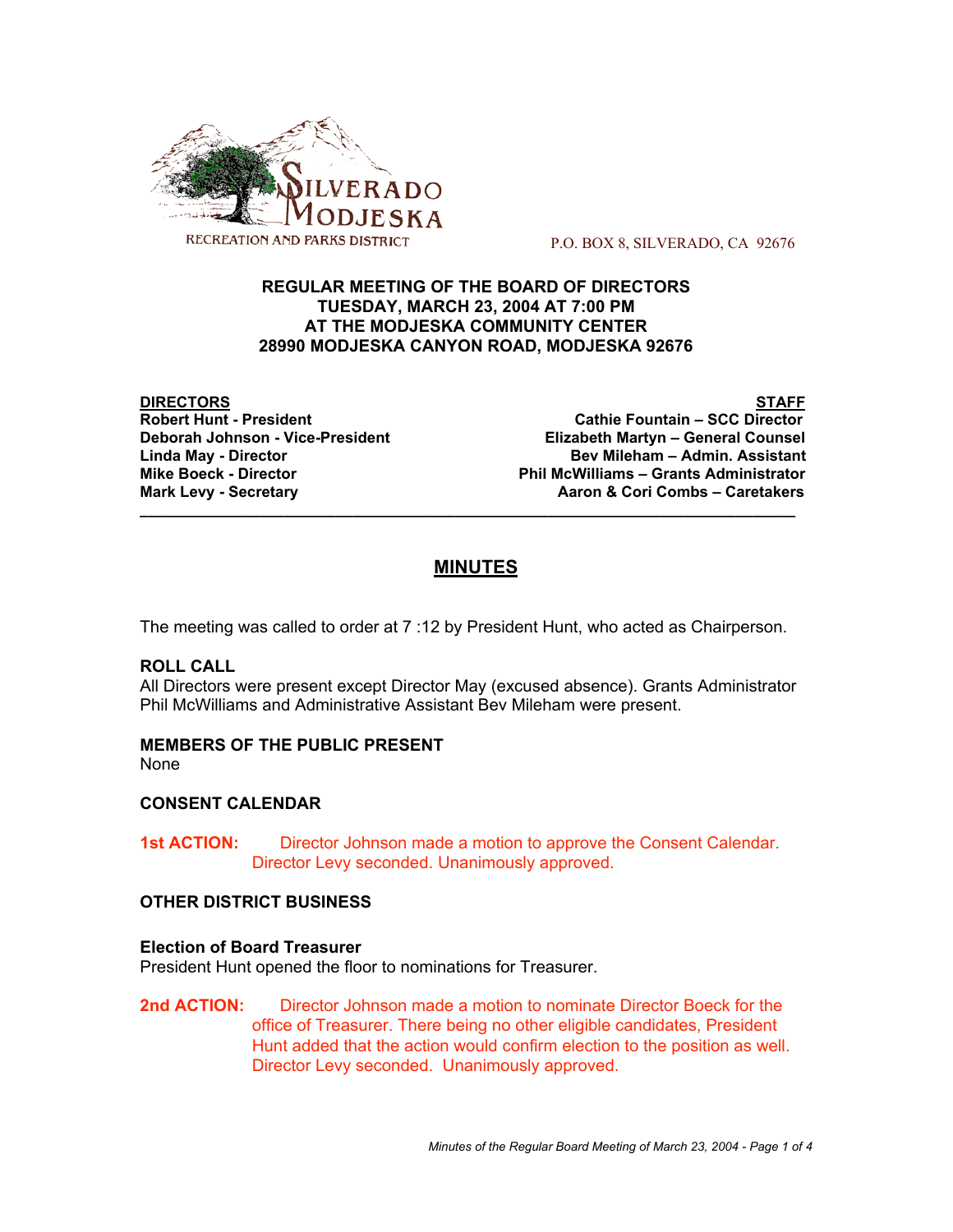## **Payment of District Bills**

The Board discussed obtaining a credit card, having a petty cash fund and or opening a bank account in order to help with purchases and easier access to money when needed. This item will be added to a future Agenda.

- **3rd ACTION:** Director Johnson made a motion to approve payment of transmittal # 0304 in the amount of \$200.00 for Directors fees. Director Levy seconded. Unanimously approved
- **4th ACTION:** Director Johnson made a motion to approve payment of transmittal #0304D in the amount of \$152.00 for out of pocket expenses for Bev Mileham, \$2,829.00 for CAPRI, totaling \$2,981.94. Director Levy seconded. Unanimously approved.
- **5th ACTION:** Director Levy made a motion to approve payment of transmittal #0304E in the amount of \$1,001. 00 for Canyon Septic. Director Johnson seconded. Unanimously approved.
- **6th ACTION:** Director Johnson made a motion to approve payment of transmittal #0304F to Phil McWilliams in the amount of \$2,260.00, payment for services rendered in January and February of 2004. Director Levy seconded. Unanimously approved.
- **7th ACTION:** Director Johnson made a motion to approve payment for the following bills received, and have them sent to the bookkeeper for preparation of a transmittal. Edison- \$446.65. Edison- \$436.63. KC Propane-\$52.37. KJ Snyder-\$180.00. Home Depot-\$253.94. Director Levy seconded. Unanimously approved.
- **8th ACTION:** Director Johnson made a motion to approve payment to Phil McWilliams for reimbursement for out of pocket expenses for the Playground Grant in the amount of \$4,386.16. Director Levy seconded. Unanimously approved.
- **9th ACTION:** Director Johnson made a motion to approve a correction to the previously approved February 10th Minutes, adding the Board discussion and agreement on a \$500 spending limit for eradication of gophers at Silverado Park, the assignment of hiring and purchasing authority to Phil McWilliams to accomplish this, and subsequent administrative reassignment of the hiring and purchasing authority to Fran Williams by President Hunt. Director Levy seconded. Unanimously approved.
- **10th ACTION:** Director Johnson made a motion to reaffirm previous Board discussion and agreement to assign Grants Administrator Phil McWilliams the authority to perform hiring and purchasing to complete the Playground Grant before its February 28, 2004 deadline. Director Levy seconded. Unanimously approved.
- **11th ACTION:** President Hunt made a motion to transfer \$2,000.00 of Ron Molendyk's returned salary, per his request, from the SMRPD General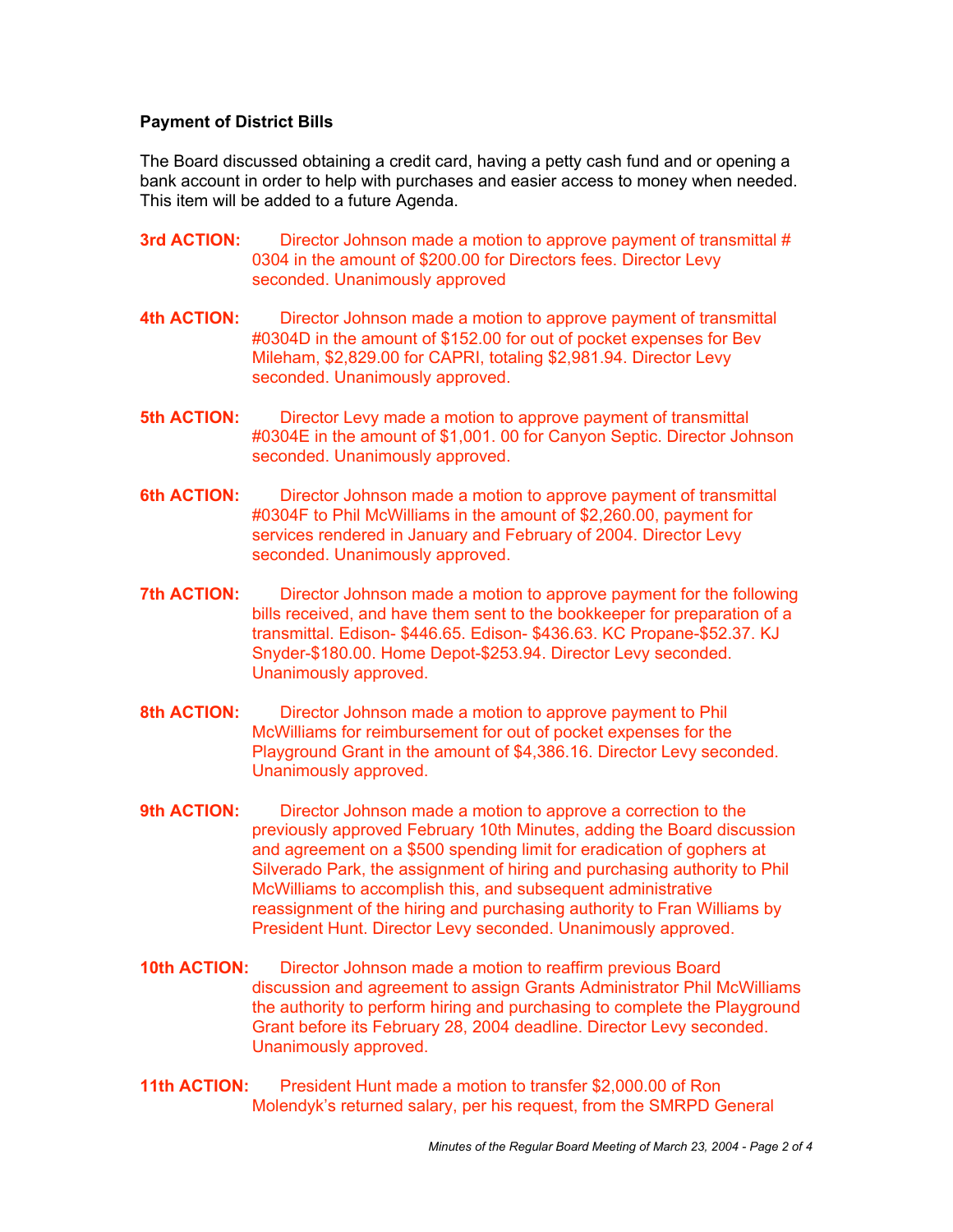Fund to the District's Bank of America checking account for the Recreation Program. Director Johnson seconded. Unanimously approved.

- **12th ACTION:** President Hunt made a motion that in lieu of the agendized Board **Resolution 032304-1**, Director Boeck write and send a letter of appreciation to The Irvine Company for providing indemnification for the use of their land as a parking area for the annual Silverado Firefighters Easter Breakfast, thereby enabling the event to take place this year. Director Levy seconded. Unanimously approved.
- **13th ACTION:** President Hunt made a motion to authorize retroactively the hiring of Julie Chung as District Bookkeeper in July of 2003, and the execution of a contract covering date of hire forward, said contract defining her scope of work and compensation. Copy of executed contract to be forwarded to Sandra Barnes in the Orange County Audtor-Controller's office Director Levy seconded. Unanimously approved.
- **14th ACTION:** President Hunt made a motion to expand on previous Board discussion and action to renew Administrative Consultant Bev Mileham's contract. Said contract is retroactively approved from January 2nd, 2004, to be renewed at 6 month intervals, Secretary Levy to execute contract and forward a copy to Sandra Barnes in the Orange County Auditor-Controller's office. Director Johnson seconded. Unanimously approved.

The Board discussed the Children & Families Commission grant for the Silverado Children's Center, and forming a 501c3 corporation/foundation to enable additional assistance from C&FC. It was decided to immediately act to pursue the grant under the direct aegis of SMRPD, with Director Hunt and Director Johnson to meet with Children's Center Director Cathie Fountain to discuss further.

Per Board discussion at the previous meeting and this one, it was agreed to hold a Special Meeting of the Board for a Strategic Planning Session on April 3, 2004, where the Board will conduct an all-day workshop to determine short and long term directions for the District. There will be no actions taken at this meeting unless an emergency situation should arise.

- **15th ACTION:** Director Levy made a motion to participate in the CSDA signature drive to oppose state redirecting of revenues away from special districts to counteract the state deficit. Director Boeck seconded. Unanimously approved.
- **16th ACTION:** Director Levy made a motion to spend up to \$300.00 for two banners and other display equipment for SMRPD staffed tables distributing information about upcoming SMRPD recreational events at the Silverado and Modjeska Firefighters Easter Breakfasts. Director Hunt seconded. Unanimously approved.

## **COMMITTEES**

Recreation- Director Levy gave a report on the Recreation Program. There was discussion of possibly lowering the prices of the classes in order to help make them